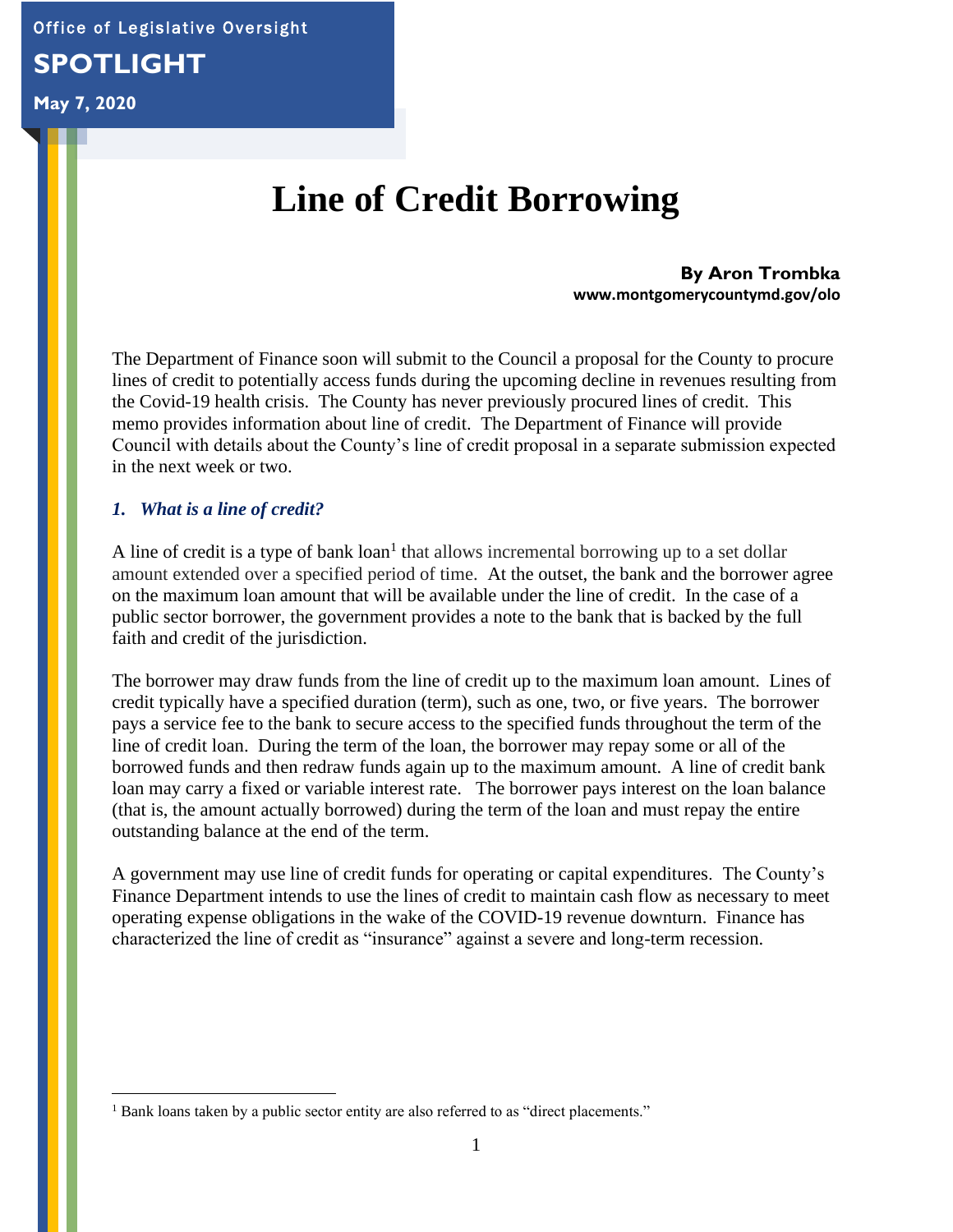### *2. How does a line of credit compare to other forms of County borrowing?*

Public sector entities, including Montgomery County, borrow funds in a variety of ways. Generally, County borrowing is intended to help finance capital projects or equipment acquisition. Common forms of County borrowing include:

General Obligation (GO) Bonds: GO bonds are secured by the full faith and credit and taxing power of the County. Bonds are issued in serial maturities of one to 20 years, normally with five percent of the principal retired each year.

Revenue Bonds: Revenue bonds finance revenue producing projects such as parking garages and solid waste facilities. Bonds are repaid from revenues generated from these projects.

Bond Anticipation Notes (BAN)/Commercial Paper: BAN/commercial paper are a type of shortterm borrowing with the expectation that the principal will be repaid with the proceeds of longterm general obligation bonds.

The County also employs other forms of borrowing including capital leases for construction or acquisition of certain facilities as well as certificates of participation, master leases, and shortterm leases for equipment acquisition.

Lines of credit differ from more traditional forms of County borrowing in several respects.

- a. Use of funds: The County has taken on debt almost exclusively to finance capital projects or to acquire durable equipment. A line of credit would provide cash to meet operating expenses or to pay debt service on past borrowing.
- b. Term: County GO and revenue bonds typically have a term of 20 or more years. Equipment leases often have terms that extend seven years. Lines of credit may have much shorter terms. A recent Brookings Institution study found that state and local government lines of credit most commonly extend for two to three years.<sup>2</sup> (See next question for information a possible legal constraint regarding County line of credit borrowing.)
- c. Payback Schedule: For most forms of borrowing, the County receives funds at the outset and then subsequently repays the debt in fixed installments over a specified term. In contrast, with a line of credit, the County would pay interest on the loan balance while the line is open and also could repay borrowed funds any time during the loan term.
- d. Borrowing Cost: Short-term bank loans (including lines of credit) and long-term bond issuances are distinct debt markets with differing borrowing cost considerations. As noted by the Government Finance Officers Association (GFOA), "because bank loans are typically not executed in an environment that is as transparent as the bond market, an issuer may have limited ability to assess whether the proposed interest rate(s), fees and

<sup>2</sup> Ivanov, Ivan T, and Zimmermann, Tom, *The "Privitization" of Municipal Debt*, Brookings Institution Hutchins Center on Fiscal and Monetary Policy, September 2018, [https://www.brookings.edu/wp](about:blank)[content/uploads/2018/08/WP45.pdf](about:blank)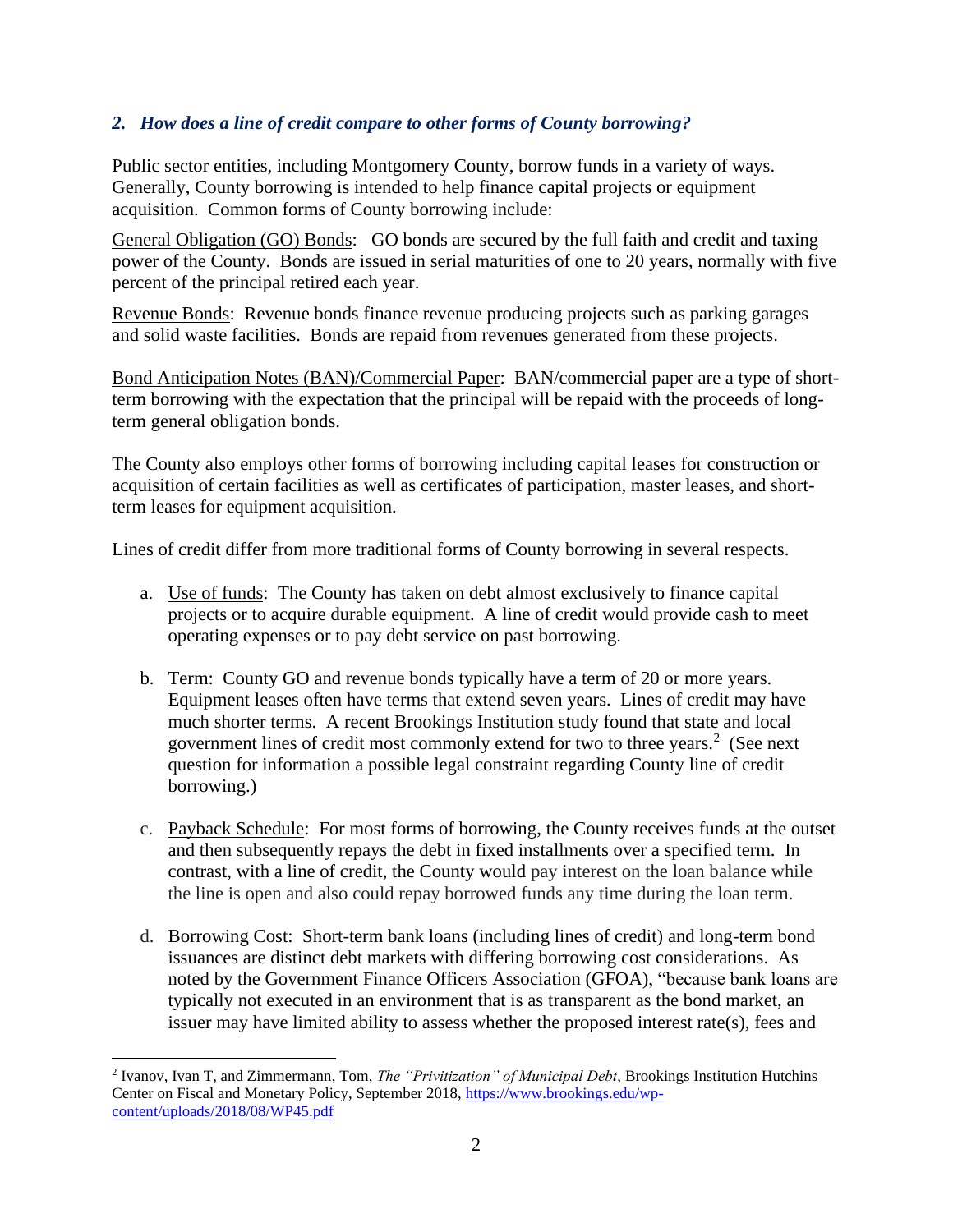terms are competitive with a publicly offered bond issue and typically are of shorter duration." $^3$ 

#### *3. Are there any legal restrictions on the County's use of lines of credit?*

The County Charter authorizes the County to incur debt. However, the Charter limits the use of debt to fund operating expenses:

*No indebtedness for a term of more than one year shall be incurred by the County to meet current operating expenses.<sup>4</sup>*

According to a 1991 County Attorney opinion, operating expenses mentioned in the Charter are "generally understood to mean the normal cost of maintaining and operating County programs. Operating expenses usually involve the costs associated with physical maintenance, administration, salaries, claims, insurance, and rentals."<sup>5</sup> As such, if the County were to use a line of credit to fund operating expenses, then any dollars borrowed from the line of credit would have to be repaid within 12 months.

#### *4. Is borrowing through lines of credit an advisable practice for local governments?*

While taking on debt to pay government operating expenses is not sound fiscal policy during normal swings in the economic cycle, this practice is more justified when used to provide a fiscal buffer in times of severe and unanticipated revenue drop and cash flow challenges.

The Brookings Institute found that state and local governments are more likely to borrow from banks during periods of "transitory shock," that is, an episode of falling revenues and sudden, unanticipated costs. The Brookings study did not envision a pandemic, but instead discussed the effects of prolonged, severe winter weather.

*To the extent that businesses in the municipality lose revenues because of unexpected adverse winter weather, the municipality will collect less in tax revenues, leading to reductions in total income. Similarly, unexpected adverse winter weather could increase the operating costs of municipal entities through*  lost employee productivity, further reducing municipal income. We find that *counties use credit lines to buffer adverse transitory income shocks. Consistent with the transitory nature of these shocks, outstanding credit line drawn amounts increase following these transitory shocks. Overall, our evidence on both permanent and transitory income shocks suggests that in a scenario of economic* 

<sup>3</sup> Government Finance Officers Association, *Bank Loans and Direct Placements,* [https://www.gfoa.org/bank-loans](about:blank)[and-direct-placements.](about:blank)

<sup>4</sup> Montgomery County Charter, Section 312.

<sup>5</sup> Memorandum for Marc P. Hansen, Senior Assistant County Attorney to Charles L. Short, Director of Department of Family Resources, October 23, 1991, [http://www.amlegal.com/pdffiles/MCMD/10-23-1991.pdf.](about:blank)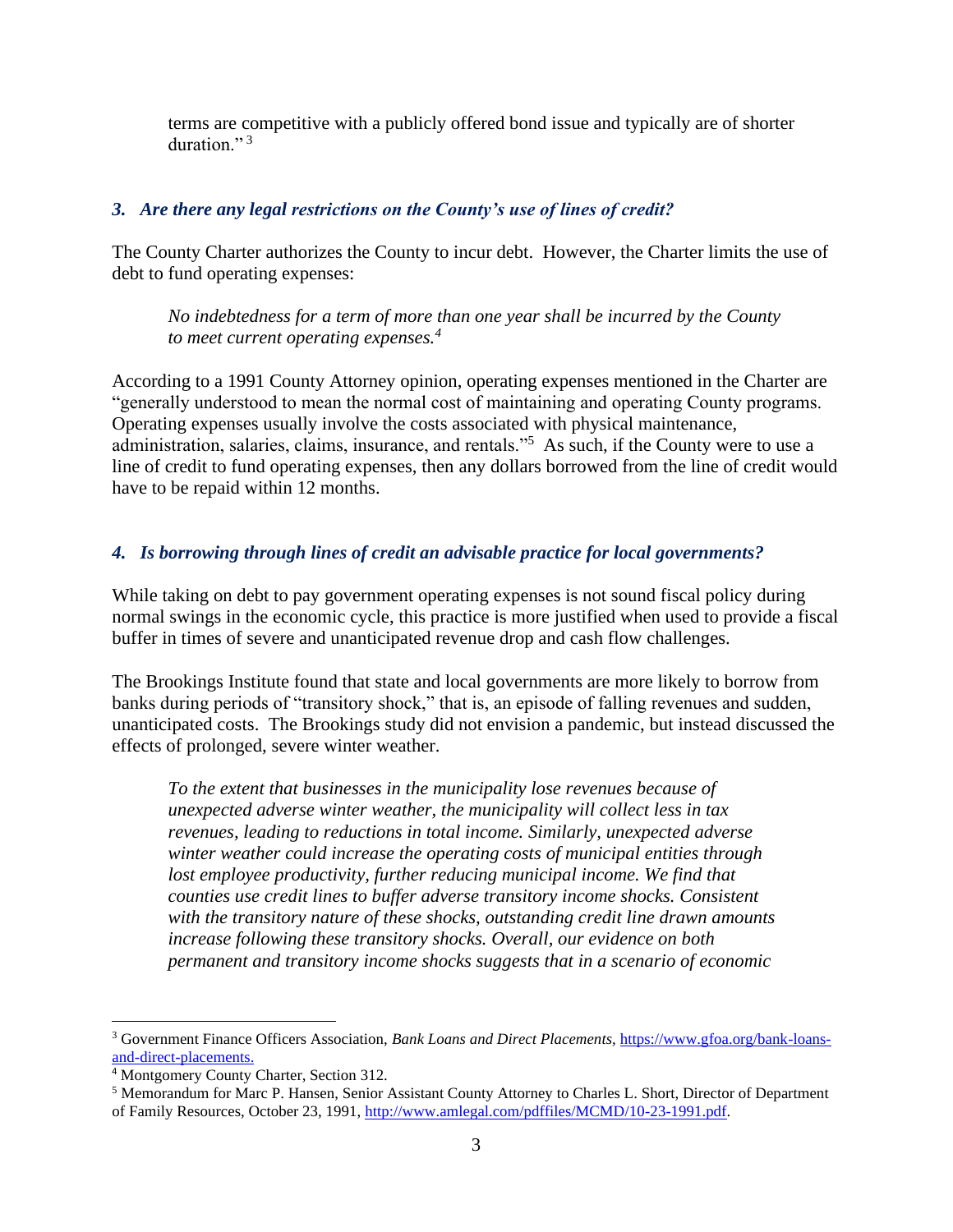*stress municipal entities are likely to shift debt structure towards private debt and therefore accelerate the trend higher reliance of public entities on bank loans.* <sup>6</sup>

Bank lines of credit are an established form of government borrowing, particularly during times of cash flow challenges spurred by sudden revenue loss and unanticipated demand for emergency services. In fact, lines of credit are one the most common forms of bank lending to states and local governments.<sup>7</sup> The Government Finance Officers Association (GFOA) characterizes bank loans, including lines of credit, as **"**an important tool in a government's financing toolkit" that may be simpler to execute and incur lower issuance costs than a bond issuance.<sup>8</sup>

The GFOA considers use of lines of credit a "best practice" when a government develops specific policies and procedures to address the legal and financial aspects of using bank loans. GFOA recommends that governments establish these policies after taking into account multiple considerations including legal limitations, accounting and disclosure requirements, government debt capacity, the competitiveness of interest rates, and repayment terms.<sup>9</sup>

#### *5. What are the disclosure requirements for line of credit borrowing?*

Public disclosure of bank loans (including lines of credit) is required in government financial statements. State and local governments must report their bank loan capacity, including unused portions of lines of credit, to inform investors about the resources available to meet debt service obligations. A statement by the Government Account Standards Board (GASB) concluded that "financial statement users need information about unused lines of credit …. Disclosure of information related to unused lines of credit … provides users with information about potential sources for principal and interest repayments that could be accessed if cash resources of the indebted government are insufficient."<sup>10</sup> The GASB requirements do not limit disclosures of lines of credit to those used to repay debt, but include all lines of credit that could provide a potential source of liquidity. $11$ 

In February 2019, amendments to Security Exchange Commission (SEC) Rule 15c2-12 took effect regarding government bond issuances. In many cases, these SEC rule amendments will require state and local governments to disclosure of bank loans. The SEC rule clarifies that, for reporting purposes, government financial obligations include "direct placements, loans, lines of

<sup>6</sup> Op. cit., Ivanov and Zimmermann.

<sup>7</sup> Ibid.

<sup>8</sup> Op. cit., Government Finance Officers Association, *Bank Loans and Direct Placements.*

<sup>&</sup>lt;sup>9</sup> Ibid.

<sup>10</sup> Governmental Accounting Standards Board, *Statement No. 88: Certain Disclosures Related to Debt, including Direct Borrowings and Direct Placements*, March 2018,

[https://www.gasb.org/jsp/GASB/Document\\_C/DocumentPage?cid=1176170308047&acceptedDisclaimer=truehttps:](about:blank) [//www.gasb.org/jsp/GASB/Document\\_C/DocumentPage?cid=1176170308047&acceptedDisclaimer=true](about:blank)

<sup>11</sup> Governmental Accounting Standards Board, *GFOA Member Alert: Implementing GASB 88*, [https://www.gfoa.org/gfoa-member-alert-implementing-gasb-88](about:blank)